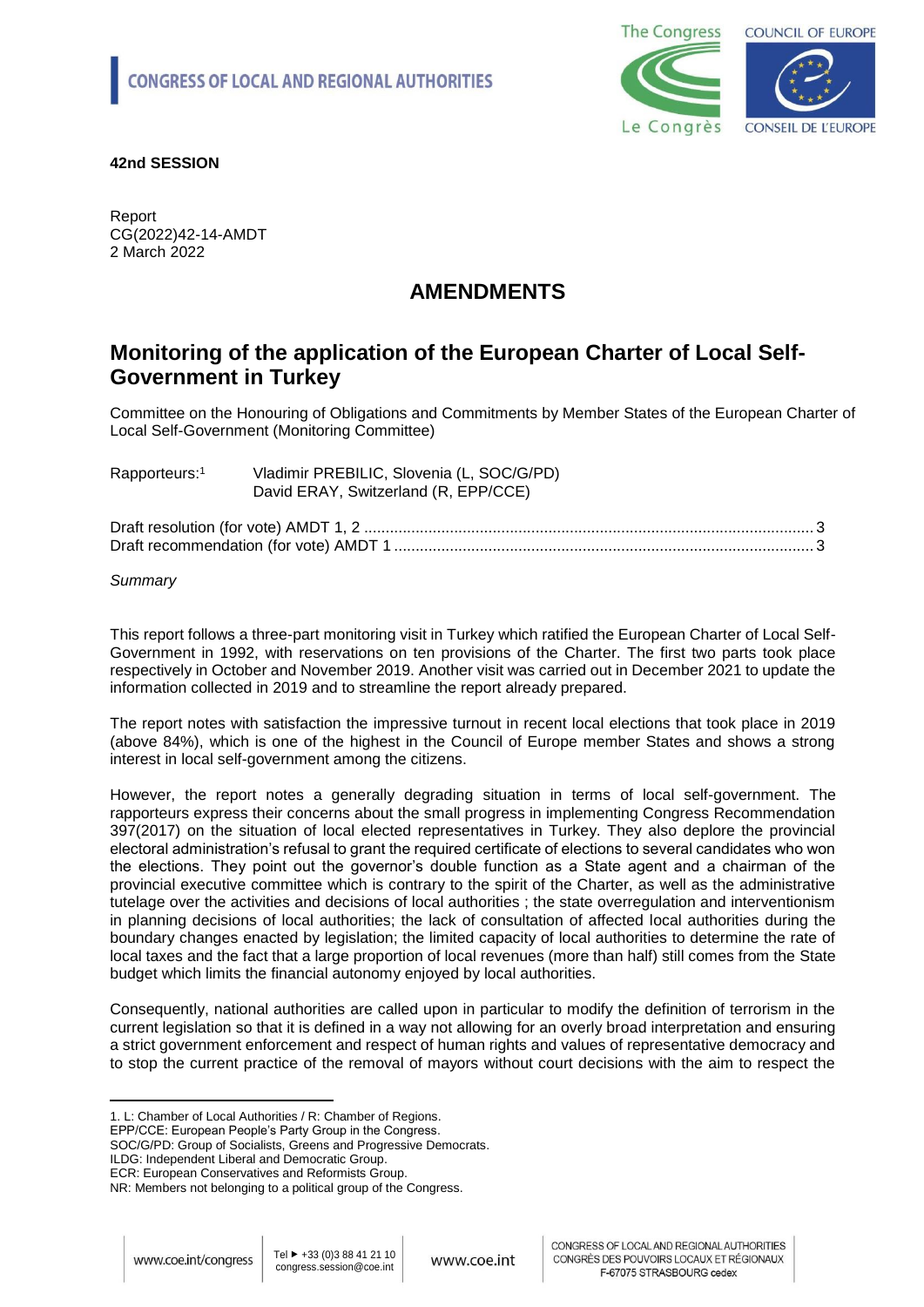### CG(2022)42-14AMDT

presumption of innocence and the system of democratically elected representatives. They are also invited in particular to discontinue the practice of appointing a governmental trustee in municipalities where the mayor has been suspended; to ensure that the candidates who were admitted to run in the elections and won them can effectively enjoy their right to carry out their mandate; to introduce legal amendments so that the governor will no longer be *de jure* the head of the special provincial administration and the chairman of the executive committee; to implement the constitutional principle of administrative tutelage at the lowest possible level of intensity; to reinforce consultation of local authorities and to increase the proportion of own local revenues.

The Congress will continue to monitor closely the situation of local democracy in Turkey and will undertake the strengthening of its political dialogue with Turkish national authorities with the aim of improving the situation of local democracy in the country in the light of the provisions of the Charter.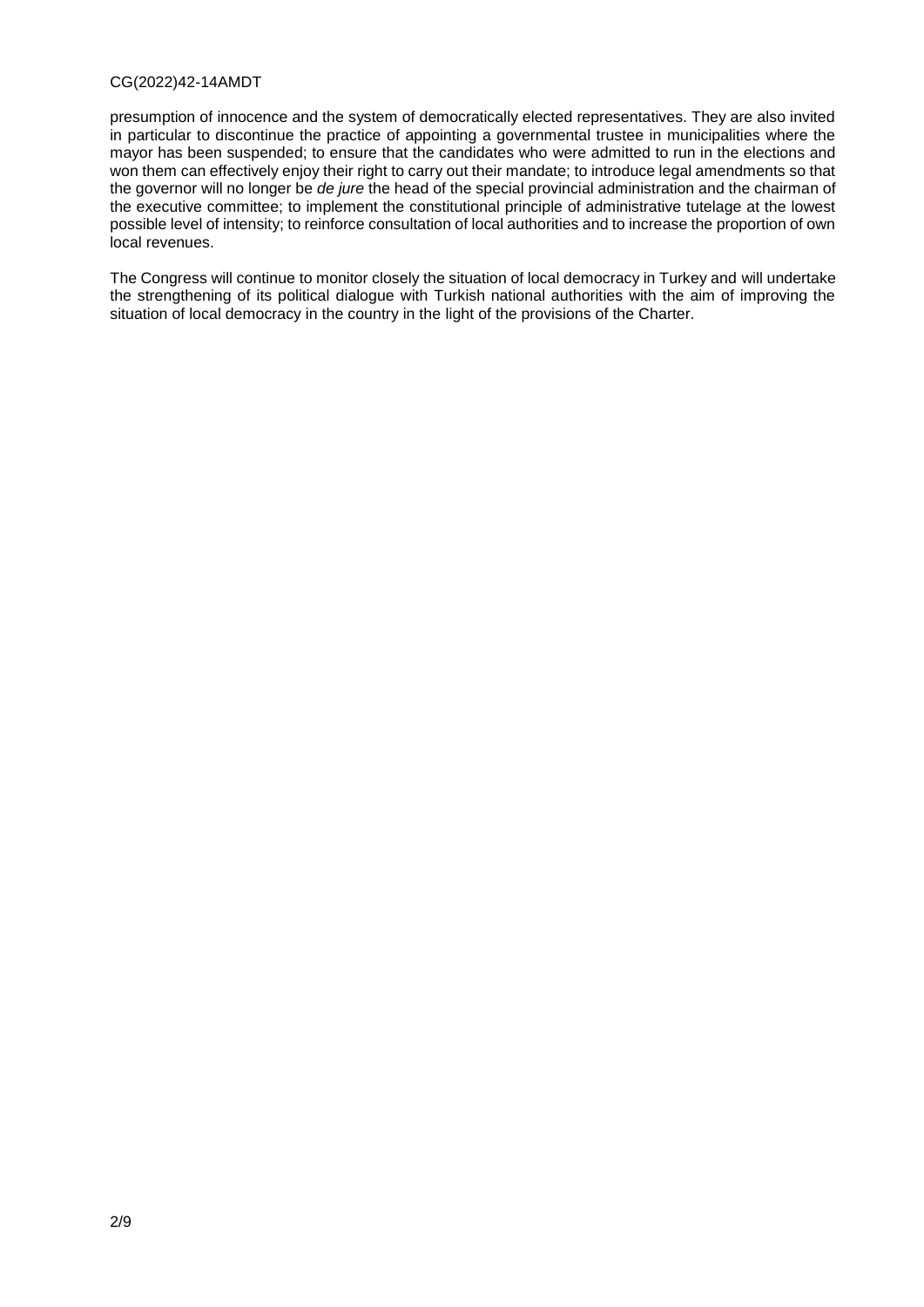## <span id="page-2-0"></span>**DRAFT RESOLUTION<sup>2</sup>**

1. The Congress of Local and Regional Authorities of the Council of Europe refers to:

*a.* Article 2, paragraph 1.b, of the Charter of the Congress of Local and Regional Authorities appended to Statutory Resolution CM/Res(2020)1, stipulating that one of the aims of the Congress is "to submit proposals to the Committee of Ministers in order to promote local and regional democracy";

*b.* Article 1, paragraph 2, of the Charter of the Congress of Local and Regional Authorities appended to Statutory Resolution CM/Res(2020)1, stipulating that "The Congress shall prepare on a regular basis country-by-country reports on the situation of local and regional democracy in all member States and in States which have applied to join the Council of Europe, and shall ensure the effective implementation of the principles of the European Charter of Local Self-Government."

*c.* Chapter XVIII of the Rules and Procedures of the Congress on the organisation of monitoring procedures;

*d.* Congress Recommendation 301(2011) on the situation of local and regional democracy in Turkey;

*e.* Congress Resolution 416(2017) and Recommendation 397(2017) on the Fact-finding mission on the situation of local elected representatives in Turkey;

*f.* Congress Resolution 450(2019) and Recommendation 439(2019) on the Local elections in Turkey and mayoral re-run in Istanbul (31 March and 23 June 2019);

*g.* the explanatory memorandum on the monitoring of the European Charter of Local Self-Government in Turkey;

*h.* the contemporary commentary on the explanatory report to the European Charter of Local Self-Government adopted by the Congress Statutory Forum on 7 December 2020;

*i.* the European Commission for Democracy Through Law (Venice Commission) opinion on the Replacement of Elected Candidates and Mayors in Turkey (CDL-AD(2020)011).

2. The Congress points out that:

*a.* Turkey signed the European Charter of Local Self-Government (ETS No. 122, hereinafter "the Charter") on 21 November 1988 and ratified it on 9 December 1992, with entry into force on 1 April 1993. In the course of ratification, Turkey declared itself not bound by Articles 4.6, 6.1, 7.3, 8.3, 9.4, 9.6, 9.7, 10.2, 10.3, 11;

N.B.: The names of members who took part in the vote are in italics.

Secretariat of the committee: S. POIREL, Secretary to the Committee and S. PEREVERTEN, co-Secretary to the Committee.

 $\overline{a}$ 2 Preliminary draft resolution approved by the Monitoring Committee on 28 February 2022 (remote meeting).

Members of the committee:

G. MOSLER-TOERNSTROEM (Chair), P. AGABITI ; *H. AKGUN* ; N. ALEMAN OJEDA ; *C. BAS* ; *V. BELIKOV* ; J. BENGEVOORD ; *R. BADENSCHIER* replacing: G. BERGMANN ; H. BERGMANN ; *A. BERGSVAG* ; D. BIANCALANA ; *K. BILLE ; A.TADDEI* replacing: A. BINDI *; A. BLAZEVIC ; A. BOFF ; A. BOYES ; Z. BROZ ; M. BUFI ; T. BUYUKAKIN ; X. CADORET ; M. CAVARA ; M. COOLS ; J. CROWE ; V. PACAUT* replacing : Z. DARRAS *; S. DICKSON ; S. DOGUCU ; D. ERAY ;* N. FARMAKIS ; M. FAVA; *R. FEJSTAMER ; J. FISCHEROVA ; V. FURDUI ; M. GALIT* L. GARLITO BATALLA ; M. GOLASZEWSKI ; A. GONZALEZ RODRIGUEZ ; V. GORODINSCHII ; O. GRIGOLIA *; T. GUIGNARD ;* I. HANZEK ; M. HARDY ; A. HARUTYUNYAN ; J. HASLER ; *G. M. HELGESEN ; B. HIRS ;* J. HLINKA ; B. HORDEJUK ; A. IBRAHIMOV ; G. IGUALORTIZ ; *G. ILLES ; N. JOKSIMOVIC* ; A. JOZIC *; M. JUHKAMI ;*  S. JUJIC ; K. KALADZE ; A. KALEVA ; *G. KAMINSKIS ;* N. KAVTARADZE ; *L. BEKTAS* replacing : B. KERIMOGLU ; *H. KLEMP; B. KLIMEK ; A. KNAPE ; J. KOKKO ;* P. KOPRA ; *O. KORINNYI* ; *K. KOUKAS* ; P. KULHANEK ; *C. LAMMERSKITTEN ; R. DODD* replacing : A. LEADBETTER ; S. LEVSHIN ; *S. T. LOKSLID* ; *I. FRINTSKO* replacing: M. LUKASHUK ; I. LUNGU ; K. T. MAGNUSSON; *A. MAGYAR ; M. MAHMUTBEGOVIC ;* G. MARSAN ; O. MELNICHENKO ; *N. AHMEDOVA* replacing : A. MIMENOV ; S. MINERVA ; *V. MITROFANOVAS ;* R. MONDORF ; J. NACHTERGAELE ; *G. NI MHUIMNEACAIN* ; E. OPREA ; *S. PANDOR ; L. PASHYNNA ; C. PATAKI ;* M.-L. PENCHARD ; *V. PREBILIC ; C. RADULESCU ; J. ROCKLIND ; B. RUDKIN ; S. SCHUMACHER ;* P. SMOLOVIC ; *R. SPIEGLER ;* G. STOYANOVA ; *C. F. FRIDERICS* replacing: K. SZEMEREYNE PATAKI ; *T. TAGHIYEV ; B. TOCE ; K. TOLKACHEV ;* L. TOSOLINI ; F. TRAVAGLINI ; I. TSIAMIS ; S. TUCAKOVIC ; M. TURCAN ; *V. VARNAVSKIY ;* E. VELIAJ ; *L.VERBEEK* ; P. VERCELLOTTI ; *R.VERGILI ; F. ZIMMERMANN* replacing : B.VOEHRINGER ; A.VYRAS ; H. WENINGER ; *E.YERITSYAN ; E.ZABOLOTNYI ; H. ZAMAZEEVA.*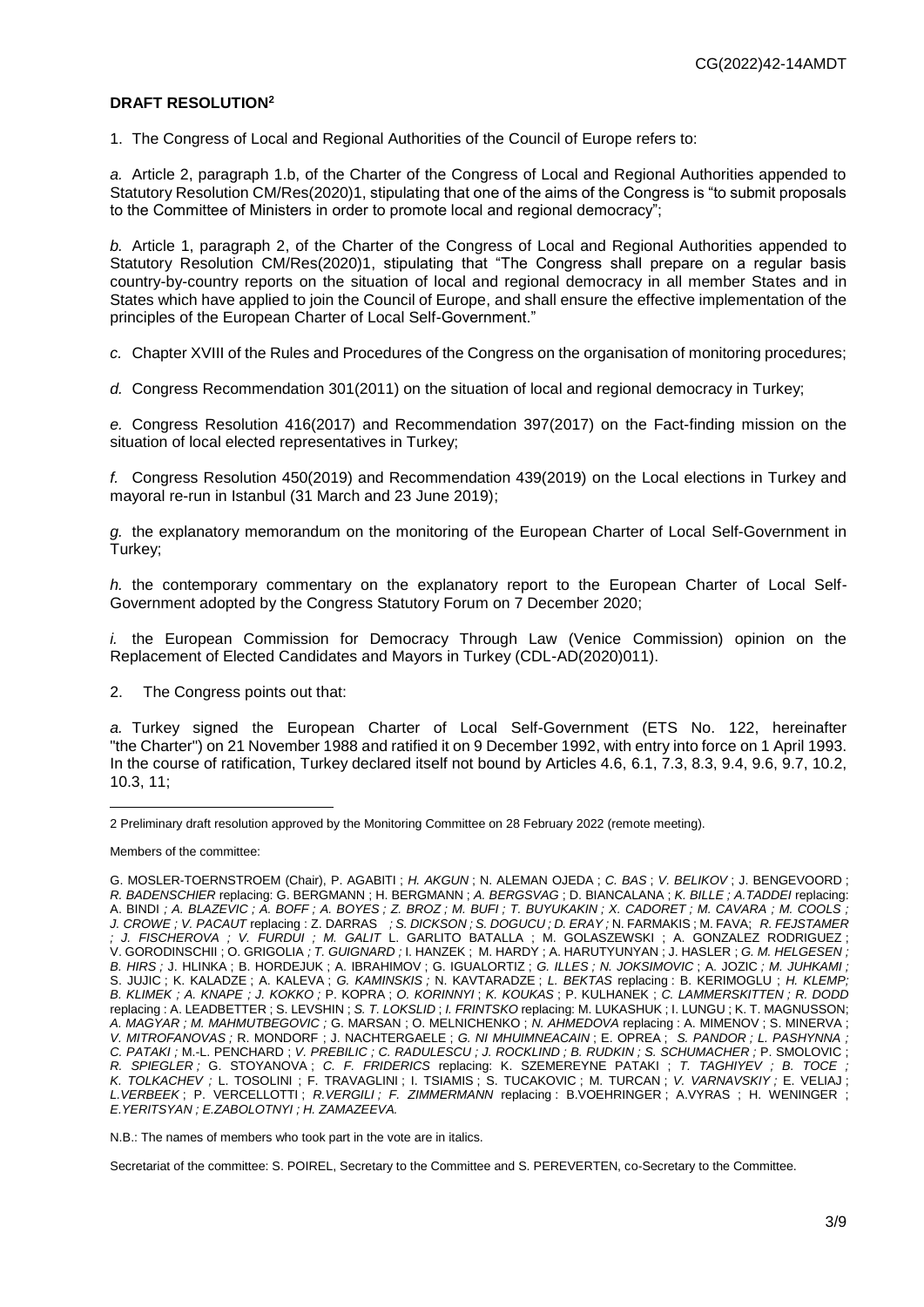*b.* The Committee on the Honouring of Obligations and Commitments by member States of the European Charter of Local Self-Government (hereinafter referred to as Monitoring Committee) instructed Mr Jakob WIENEN (Netherlands, EPP/CCE) as rapporteur on local democracy, and Ms Yoomi RENSTRÖM (Sweden, SOC/G/PD) as rapporteur on regional democracy, to prepare and submit a report on the monitoring of the European Charter of Local Self-Government in Turkey to the Congress. A two-part visit to Turkey was carried out by the Congress delegation, which was assisted by Prof. Angel M. MORENO, President of the Group of Independent Experts on the Charter and the Congress secretariat;

*c.* The monitoring visit took place from 1 to 4 October 2019 (first part of the visit) and from 11 to 13 November 2019 (second part of the visit). The report was adopted by the Monitoring Committee in February 2020. The draft recommendation and resolution could not be adopted by the Congress session due to the Covid-19 pandemic. In the meantime, both rapporteurs have left the Congress. Therefore, the Monitoring Committee appointed Vladimir PREBILIC, Slovenia (L, SOC/G/PD) and David ERAY, Switzerland (R, EPP/CCE) and instructed them to update the explanatory memorandum before its submission to the Congress at one of its sessions in 2022. To this end, a third part of the monitoring visit took place on 1 December 2021. In Turkey, the Congress delegations met representatives of various institutions at all levels of government as well as leaders of most relevant national parties, non-governmental organisations and foreign diplomatic representatives. The detailed programmes of the three parts of the visit are appended to the report;

*d.* The co-rapporteurs wish to thank the Permanent Representation of the Republic of Turkey to the Council of Europe and all those whom they met during the visits for the information they provided and comments they made;

3. The Congress reiterates that member States of the Council of Europe that have signed and ratified the Charter have undertaken to comply with its provisions.

4. The Congress expresses concern regarding:

#### **Amendment 1**

**Presented by Enes ÖZKARSLI, Turkey, R, EPP/CCE. Signed by: Cemal BAŞ, Turkey, L, EPP/CCE; Hilal AYIK, Turkey, L, EPP/CCE; Anar IBRAHIMOV, Azerbaijan, R, EPP/CCE; Mustafa PALANCIOĞLU, Turkey, R, EPP/CCE.** 

In sub-paragraph 4.*a* delete the part "an overly broad definition"; "in the anti-terror legislation"; "thus seriously undermining the democratic choice of Turkish citizens and impeding the proper functioning of local democracy in Turkey and take out the quotes from the term "terrorism".

The sub-paragraph 4.*a* would read:

**4***.a.* **the small progress in implementing Congress Recommendation 397(2017) on the Fact-finding mission on the situation of local elected representatives in Turkey. The government continues to suspend mayors when a criminal investigation is opened against them (Article 7.1), on the grounds of terrorism, and to replace them by non-elected officials (Article 3.2)."**

*a.* the small progress in implementing Congress Recommendation 397(2017) on the Fact-finding mission on the situation of local elected representatives in Turkey. The government continues to suspend mayors when a criminal investigation is opened against them (Article 7.1), on the grounds of an overly broad definition of "terrorism" in the anti-terror legislation, and to replace them by non-elected officials (Article 3.2) thus seriously undermining the democratic choice of Turkish citizens and impeding the proper functioning of local democracy in Turkey;

*b.* the provincial electoral administration's refusal, in violation of the principle of fairness in elections, to grant to several candidates who won the mayoral elections in some municipalities located in the south-east of Turkey the required certificate of elections (*mazbata*) which is a pre-requisite to entering the position of mayor (Article 3.2);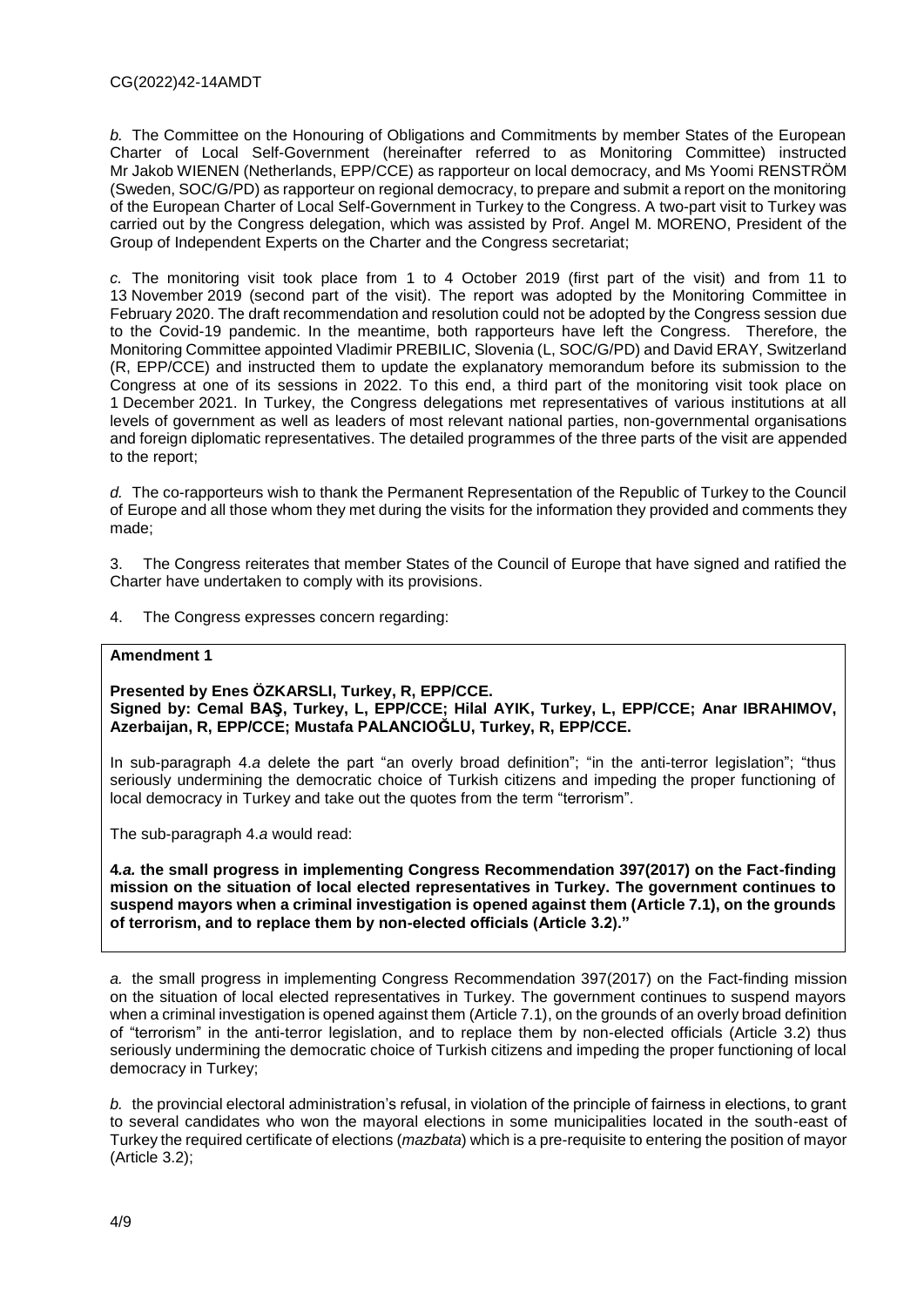*c.* the governor's double function as a State agent and a chairman of the provincial executive committee which does not permit the necessary separation between the State and the local administration contrary to the spirit of the Charter (Article 3.2);

*d.* administrative tutelage over the activities and decisions of local authorities is still enshrined in the Constitution and applied in practice. The State overregulation and interventionism in planning decisions of local authorities take the form of the efficiency control over own tasks and responsibilities of local authorities and limit their capacity to enjoy full and exclusive powers (Articles 4.4, 8.2);

*e.* the lack of consultation of affected local authorities during the boundary changes enacted by legislation (Article 5) which also reflects the unsatisfactory level of communication and inter-governmental dialogue between the central government and local authorities in Turkey in general;

*f.* local governments have a limited capacity to determine the rate of local taxes (Art. 9.3), and a substantial proportion of local revenues (more than half) still comes from the State budget which generally limits the financial autonomy enjoyed by local authorities;

*g.* local authorities in the southeast of the country face additional pressures in delivering basic services such as housing, food and sanitation due to an unprecedented influx of refugees and asylum seekers.

5. In light of the foregoing, the Congress:

*a.* undertakes to strengthen its political dialogue with the Turkish national authorities as well as with the national delegation to the Congress and the Union of Municipalities of Turkey (UMT) with the aim of improving the situation of local democracy in the country in light of the provisions of the Charter;

## **Amendment 2**

**Presented by Enes ÖZKARSLI, Turkey, R, EPP/CCE. Signed by: Cemal BAŞ, Turkey, L, EPP/CCE; Hilal AYIK, Turkey, L, EPP/CCE; Anar IBRAHIMOV, Azerbaijan, R, EPP/CCE; Mustafa PALANCIOĞLU, Turkey, R, EPP/CCE.** 

To delete sub-paragraph 5.*b.*

*b.* invites the rapporteurs to update the Monitoring Committee regularly during its meetings on the latest developments as regard local and regional government in Turkey, and in particular, as regard the shortcomings identified in the recommendation and its explanatory memorandum.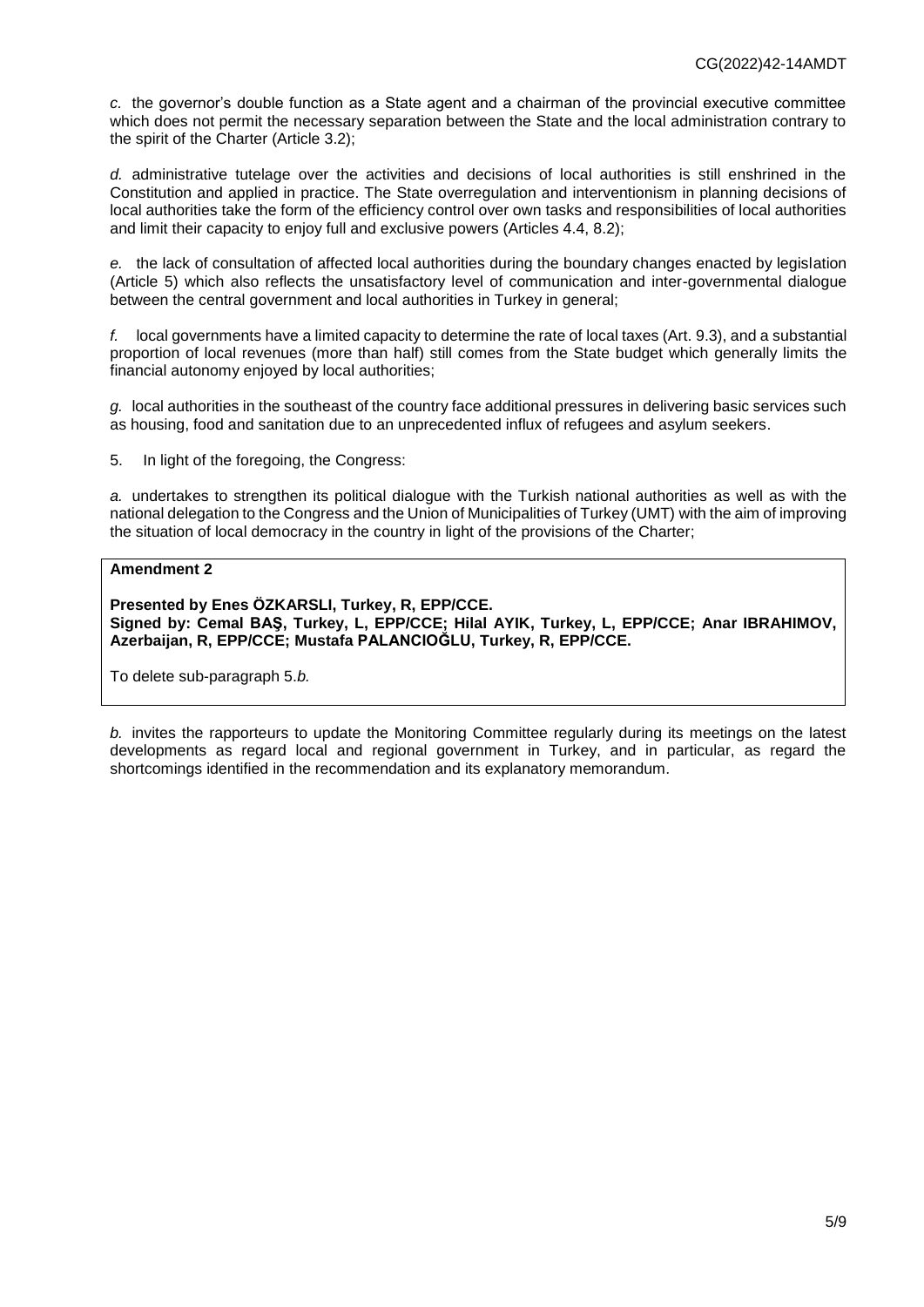## **DRAFT RECOMMENDATION<sup>3</sup>**

1. The Congress of Local and Regional Authorities of the Council of Europe refers to:

*a.* Article 2, paragraph 1.b, of the Charter of the Congress of Local and Regional Authorities appended to Statutory Resolution CM/Res(2020)1, stipulating that one of the aims of the Congress is "to submit proposals to the Committee of Ministers in order to promote local and regional democracy";

*b.* Article 1, paragraph 2, of the Charter of the Congress of Local and Regional Authorities appended to Statutory Resolution CM/Res(2020)1, stipulating that "The Congress shall prepare on a regular basis country-by-country reports on the situation of local and regional democracy in all member States and in States which have applied to join the Council of Europe, and shall ensure the effective implementation of the principles of the European Charter of Local Self-Government."

*c.* Chapter XVIII of the Rules and Procedures of the Congress on the organisation of monitoring procedures;

*d.* the sustainable Development Goals (SDGs) of the United Nations 2030 Agenda for Sustainable Development, in particular Goals 11 on sustainable cities and communities and 16 on peace, justice and strong institutions;

*e.* Recommendation CM/Rec(2018)4 of the Committee of Ministers to member States on the participation of citizens in local public life, adopted on 21 March 2018;

*f.* Recommendation CM/Rec(2019)3 of the Committee of Ministers to member States on supervision of local authorities' activities, adopted on 4 April 2019;

*g.* Congress Recommendation 301 (2011) on the situation of local and regional democracy in Turkey;

*h.* Congress Resolution 416(2017) and Recommendation 397(2017) on the Fact-finding mission on the situation of local elected representatives in Turkey;

*i.* Congress Resolution 450(2019) and Recommendation 439(2019) Local elections in Turkey and mayoral re-run in Istanbul (31 March and 23 June 2019);

*j.* the explanatory memorandum on the monitoring of the European Charter of Local Self-Government in Turkey;

*k.* the contemporary commentary on the explanatory report to the European Charter of Local Self-Government adopted by the Congress Statutory Forum on 7 December 2020;

 $\overline{a}$ 3 Preliminary draft recommendation approved by the Monitoring Committee on 28 February 2022 (remote meeting).

Members of the committee:

N.B.: The names of members who took part in the vote are in italics.

Secretariat of the committee: S. POIREL, Secretary to the Committee and S. PEREVERTEN, co-Secretary to the Committee.

G. MOSLER-TOERNSTROEM (Chair), P. AGABITI ; *H. AKGUN* ; N. ALEMAN OJEDA ; *C. BAS* ; *V. BELIKOV* ; J. BENGEVOORD ; *R. BADENSCHIER* replacing: G. BERGMANN ; H. BERGMANN ; *A. BERGSVAG* ; D. BIANCALANA ; *K. BILLE ; A.TADDEI* replacing: A. BINDI *; A. BLAZEVIC ; A. BOFF ; A. BOYES ; Z. BROZ ; M. BUFI ; T. BUYUKAKIN ; X. CADORET ; M. CAVARA ; M. COOLS ; J. CROWE ; V. PACAUT* replacing : Z. DARRAS *; S. DICKSON ; S. DOGUCU ; D. ERAY ;* N. FARMAKIS ; M. FAVA; *R. FEJSTAMER ; J. FISCHEROVA ; V. FURDUI ; M. GALIT* L. GARLITO BATALLA ; M. GOLASZEWSKI ; A. GONZALEZ RODRIGUEZ ; V. GORODINSCHII ; O. GRIGOLIA *; T. GUIGNARD ;* I. HANZEK ; M. HARDY ; A. HARUTYUNYAN ; J. HASLER ; *G. M. HELGESEN ; B. HIRS ;* J. HLINKA ; B. HORDEJUK ; A. IBRAHIMOV ; G. IGUALORTIZ ; *G. ILLES ; N. JOKSIMOVIC* ; A. JOZIC *; M. JUHKAMI ;*  S. JUJIC ; K. KALADZE ; A. KALEVA ; *G. KAMINSKIS ;* N. KAVTARADZE ; *L. BEKTAS* replacing : B. KERIMOGLU ; *H. KLEMP; B. KLIMEK ; A. KNAPE ; J. KOKKO ;* P. KOPRA ; *O. KORINNYI* ; *K. KOUKAS* ; P. KULHANEK ; *C. LAMMERSKITTEN ; R. DODD* replacing : A. LEADBETTER ; S. LEVSHIN ; *S. T. LOKSLID* ; *I. FRINTSKO* replacing: M. LUKASHUK ; I. LUNGU ; K. T. MAGNUSSON; *A. MAGYAR ; M. MAHMUTBEGOVIC ;* G. MARSAN ; O. MELNICHENKO ; *N. AHMEDOVA* replacing : A. MIMENOV ; S. MINERVA ; *V. MITROFANOVAS ;* R. MONDORF ; J. NACHTERGAELE ; *G. NI MHUIMNEACAIN* ; E. OPREA ; *S. PANDOR ; L. PASHYNNA ; C. PATAKI ;* M.-L. PENCHARD ; *V. PREBILIC ; C. RADULESCU ; J. ROCKLIND ; B. RUDKIN ; S. SCHUMACHER ;* P. SMOLOVIC ; *R. SPIEGLER ;* G. STOYANOVA ; *C. F. FRIDERICS* replacing: K. SZEMEREYNE PATAKI ; *T. TAGHIYEV ; B. TOCE ; K. TOLKACHEV ;* L. TOSOLINI ; F. TRAVAGLINI ; I. TSIAMIS ; S. TUCAKOVIC ; M. TURCAN ; *V. VARNAVSKIY ;* E. VELIAJ ; *L.VERBEEK* ; P. VERCELLOTTI ; *R.VERGILI ; F. ZIMMERMANN* replacing : B.VOEHRINGER ; A.VYRAS ; H. WENINGER ; *E.YERITSYAN ; E.ZABOLOTNYI ; H. ZAMAZEEVA.*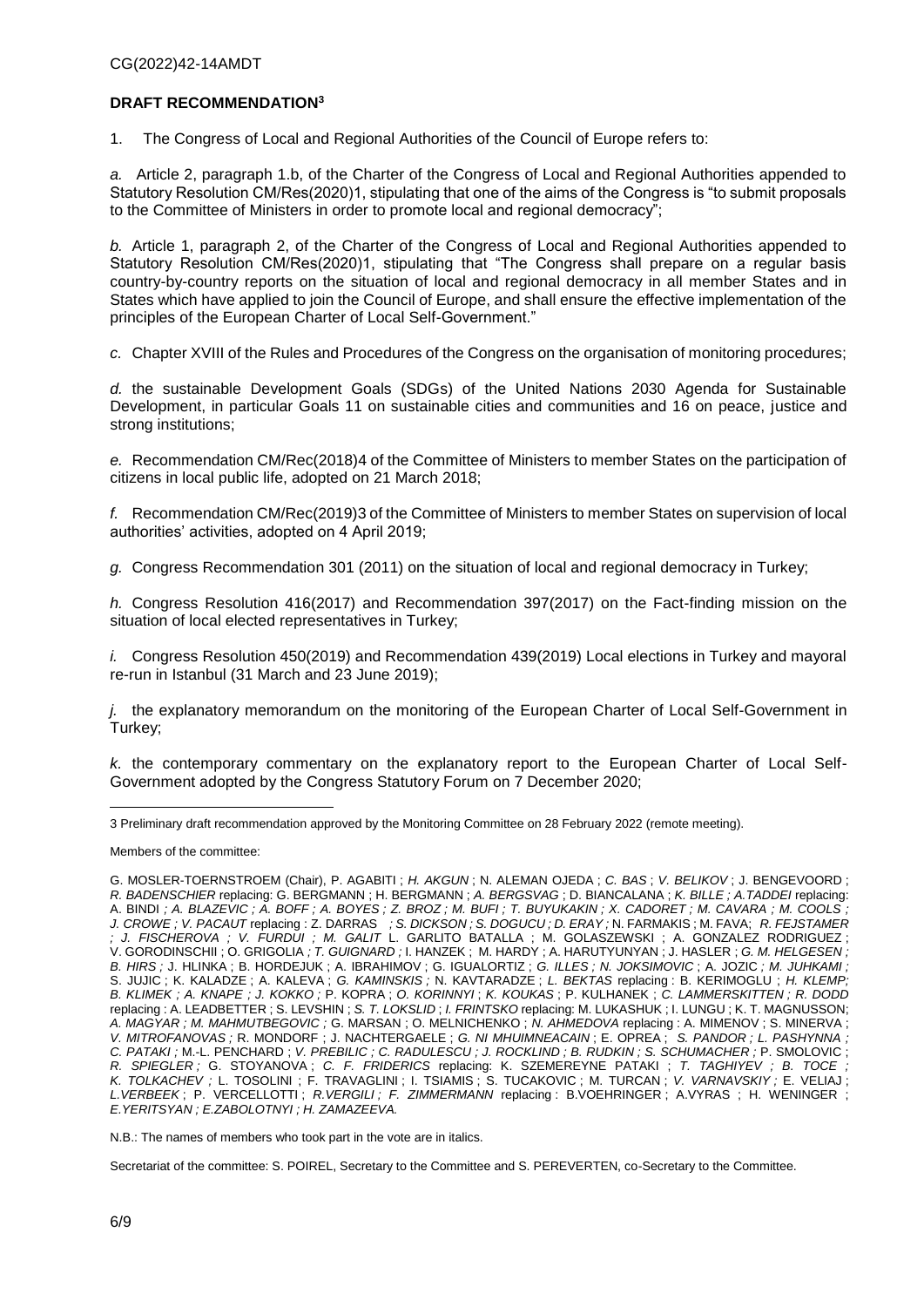*l.* the European Commission for Democracy Through Law (Venice Commission) opinion on the Replacement of Elected Candidates and Mayors in Turkey (CDL-AD(2020)011).

2. The Congress points out that:

*a.* Turkey signed the European Charter of Local Self-Government (ETS No. 122, hereinafter "the Charter") on 21 November 1988 and ratified it on 9 December 1992, with entry into force on 1 April 1993. In the course of ratification, Turkey declared itself not bound by Articles 4.6, 6.1, 7.3, 8.3, 9.4, 9.6, 9.7, 10.2, 10.3, and 11;

*b.* The Committee on the Honouring of Obligations and Commitments by member States of the European Charter of Local Self-Government (hereinafter referred to as Monitoring Committee) first instructed Jakob WIENEN (Netherlands, EPP/CCE) as rapporteur on local democracy, and Yoomi RENSTRÖM (Sweden, SOC/G/PD) as rapporteur on regional democracy, to prepare and submit a report on the monitoring of the European Charter of Local Self-Government in Turkey to the Congress. A two-part visit to Turkey was carried out by the Congress delegation, which was assisted by Prof. Angel M. MORENO, President of the Group of Independent Experts on the Charter and the Congress secretariat.

*c.* The monitoring visit took place from 1 to 4 October 2019 (first part of the visit) and from 11 to 13 November 2019 (second part of the visit). The report was adopted by the Monitoring Committee in February 2020. The draft recommendation and resolution could not be adopted by the Congress session due to the Covid-19 pandemic. In the meantime, both rapporteurs have left the Congress. Therefore, the Monitoring Committee appointed Vladimir PREBILIC, Slovenia (L, SOC/G/PD) and David ERAY, Switzerland (R, EPP/CCE) and instructed them to update the explanatory memorandum before its submission to the Congress at one of its sessions in 2022. To this end, a third part of the monitoring visit took place on 1 December 2021. In Turkey, the Congress delegations met representatives of various institutions at all levels of government as well as leaders of most relevant national parties, non-governmental organisations and foreign diplomatic representatives. The detailed programmes of three parts of the visit is appended to the report;

*d.* The co-rapporteurs wish to thank the Permanent Representation of the Republic of Turkey to the Council of Europe and all those whom they met during the visits for the information they provided and comments they made.

3. The Congress notes with satisfaction:

The impressive turnout in local elections (above 84% in 2019) in Turkey, which is one of the highest in the Council of Europe member States and shows a strong interest in local self-government among the citizens.

4. The Congress expresses its concerns in particular on the following issues:

#### **Amendment 1**

**Presented by Enes ÖZKARSLI, Turkey, R, EPP/CCE. Signed by: Cemal BAŞ, Turkey, L, EPP/CCE; Hilal AYIK, Turkey, L, EPP/CCE; Anar IBRAHIMOV, Azerbaijan, R, EPP/CCE; Mustafa PALANCIOĞLU, Turkey, R, EPP/CCE.** 

In sub-paragraph 4.*a* delete the part "an overly broad definition"; "in the anti-terror legislation"; "thus seriously undermining the democratic choice of Turkish citizens and impeding the proper functioning of local democracy in Turkey and take out the quotes from the term "terrorism".

The sub-paragraph 4.*a* would read:

**4***.a.* **the small progress in implementing Congress Recommendation 397(2017) on the Fact-finding mission on the situation of local elected representatives in Turkey. The government continues to suspend mayors when a criminal investigation is opened against them (Article 7.1), on the grounds of terrorism, and to replace them by non-elected officials (Article 3.2) ."**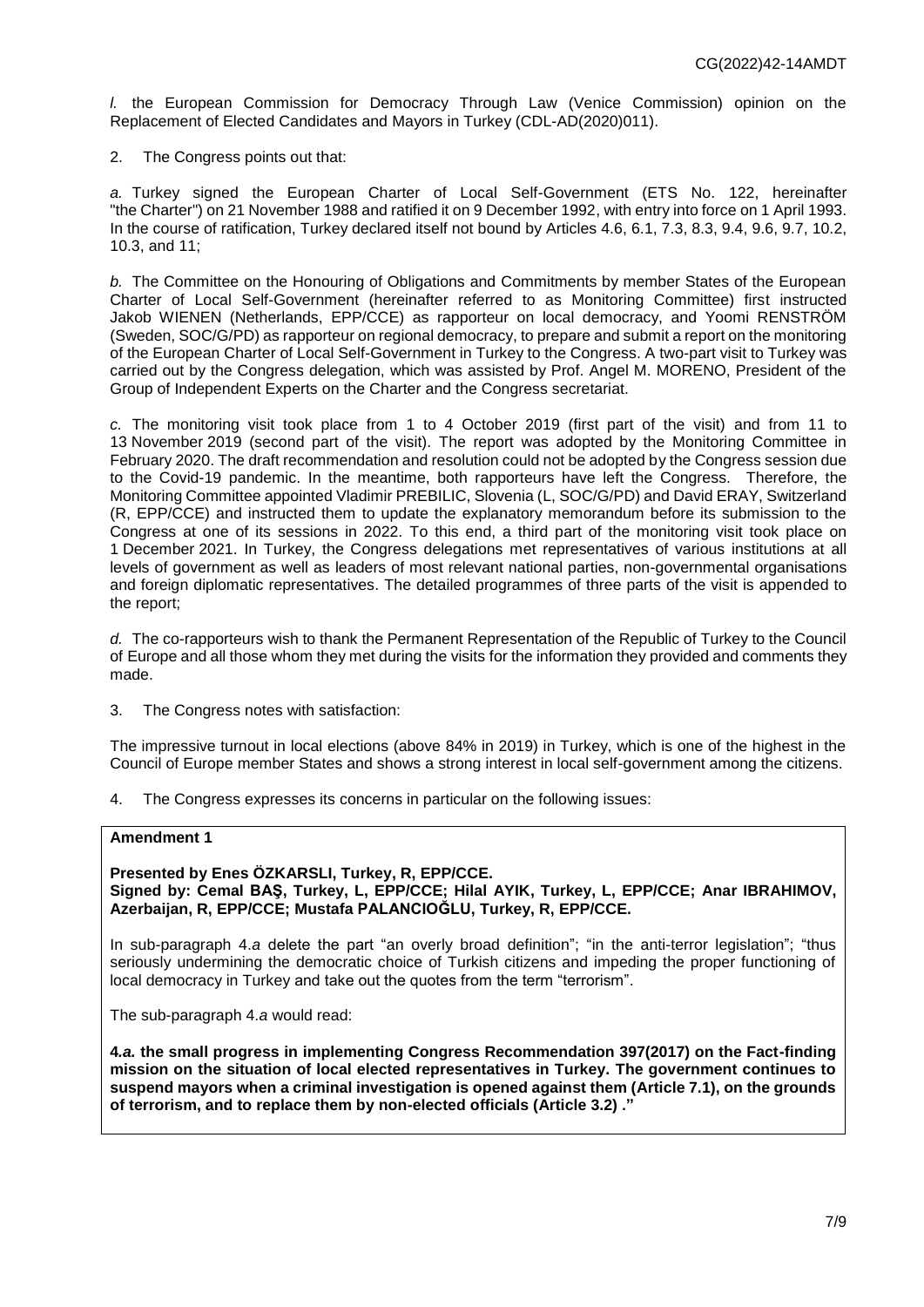#### CG(2022)42-14AMDT

*a.* The small progress in implementing Congress Recommendation 397(2017) on the Fact-finding mission on the situation of local elected representatives in Turkey. The government continues to suspend mayors when a criminal investigation is opened against them (Article 7.1), on the grounds of an overly broad definition of "terrorism" in the anti-terror legislation, and to replace them by non-elected officials (Article 3.2) thus seriously undermining the democratic choice of Turkish citizens and impeding the proper functioning of local democracy in Turkey;

*b.* The provincial electoral administration's refusal, in violation of the principle of fairness in elections, to grant to several candidates who won the mayoral elections in some municipalities located in the south-east of Turkey the required certificate of elections ("*mazbata*") which is a pre-requisite to entering the position of mayor (Article 3.2);

*c.* the governor's double function as a State agent and a chairman of the provincial executive committee which does not permit the necessary separation between the State and the local administration contrary to the spirit of the Charter (Article 3.2);

*d.* administrative tutelage over the activities and decisions of local authorities is still enshrined in the Constitution and applied in practice. The State overregulation and interventionism in planning decisions of local authorities take the form of the efficiency control over own tasks and responsibilities of local authorities and limit their capacity to enjoy full and exclusive powers (Articles 4.4, 8.2);

*e.* the lack of consultation of affected local authorities during the boundary changes enacted by legislation (Article 5) which also reflects the unsatisfactory level of communication and inter-governmental dialogue between the central government and local authorities in Turkey in general;

*f.* local governments have a limited capacity to determine the rate of local taxes (Art. 9.3), and a substantial proportion of local revenues (more than half) still comes from the State budget which generally limits the financial autonomy enjoyed by local authorities;

*g.* local authorities in the southeast of the country face additional pressures in delivering basic services such as housing, food and sanitation due to an unprecedented influx of refugees and asylum seekers.

5. In light of the foregoing, the Congress requests that the Committee of Ministers invite the Turkish authorities to:

*a.* modify the definition of terrorism in the current anti-terror legislation, so that this concept is defined in a way not allowing for an overly broad interpretation and ensuring a strict governmental enforcement and respect of human rights and values of representative democracy;

*b.* stop the current practice of suspending mayors without court decisions, make all possible efforts to reconcile the legitimate fight against terrorism with the requirements of local democratic life and accordingly use the technique of the suspension of mayors with the greatest possible caution and restrictive approach, with the aim to respect the presumption of innocence and the system of democratically elected representatives;

*c.* discontinue the practice of appointing a governmental trustee in municipalities where the mayor has been suspended and modify the legal framework so that whenever a mayor is suspended, opportunity is given to the council to appoint an interim or acting mayor from among its members, in accordance with the possibility contained in the original version of the Municipality Law of 2005 (Art. 45) and until the procedural situation of the suspended mayor is clarified;

*d.* ensure that the candidates who were admitted to run in the elections and won them can effectively enjoy their right to carry out their mandate;

*e.* introduce the necessary legal amendments so that the Governor will no longer be *de jure* the Head of the Special Provincial Administration and the chairman of its executive committee, and to allow the general council of this local authority to appoint and dismiss the head and the chairman of the executive committee or, failing this, to make these positions elected directly by the people;